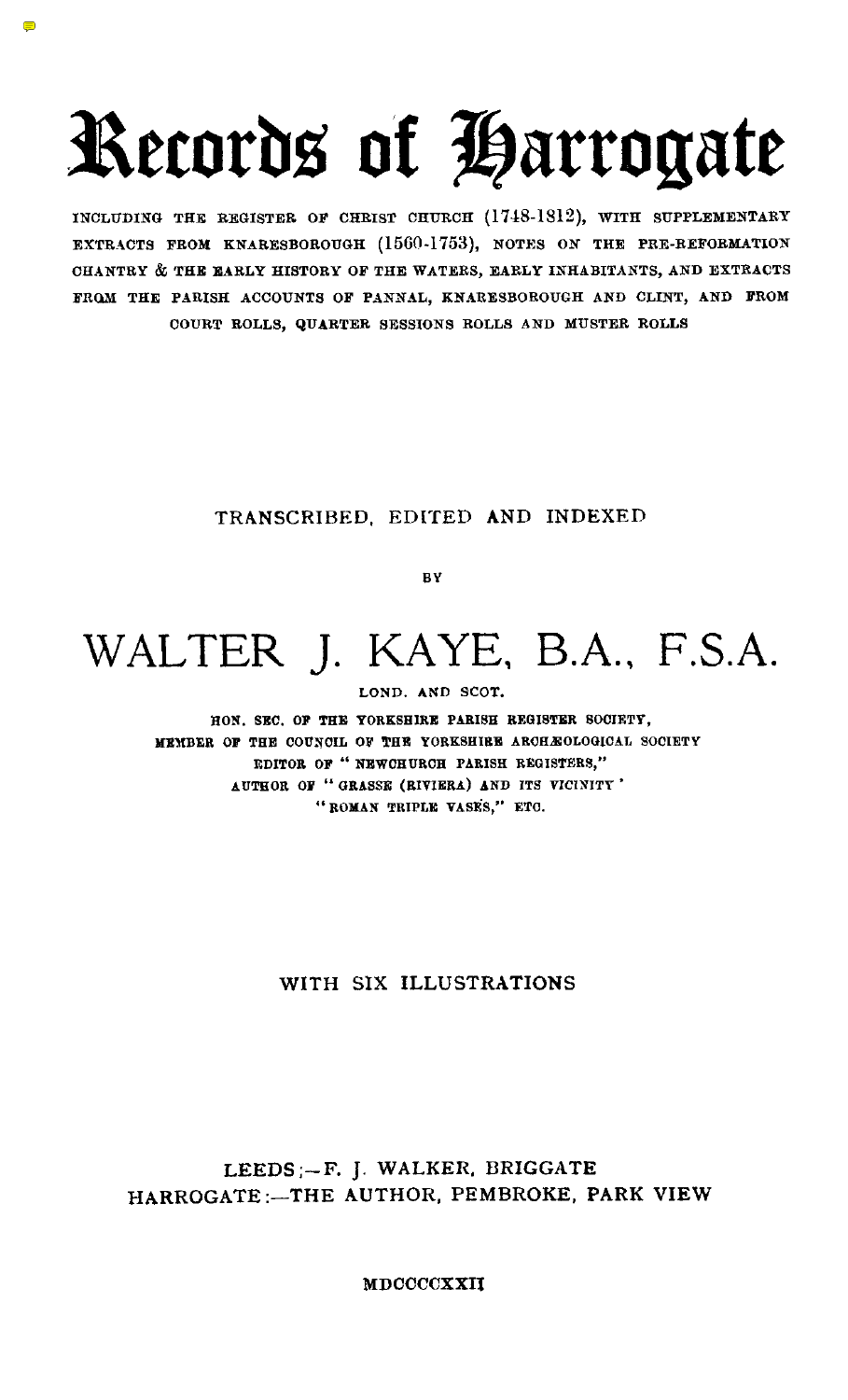# CONTENTS.

| CONTENTS.                                                                                                                                                                                                                                                                                                                                                                                                                                                                                                                                                                                                               |              |
|-------------------------------------------------------------------------------------------------------------------------------------------------------------------------------------------------------------------------------------------------------------------------------------------------------------------------------------------------------------------------------------------------------------------------------------------------------------------------------------------------------------------------------------------------------------------------------------------------------------------------|--------------|
|                                                                                                                                                                                                                                                                                                                                                                                                                                                                                                                                                                                                                         |              |
| Introduction-The Pre-Reformation Chantry, St. John's<br>Chapel and Christ Church; List of Chaplains, Incum-<br>bents and Organists; Pannal Church-Incumbents and,<br>Accounts; Bells; Briefs; Notes on the Appendices;<br>Early History of Harrogate Waters; Who discovered<br>the Tewit Well; Acknowledgments                                                                                                                                                                                                                                                                                                          | Page.<br>vii |
| Harrogate (Christ Church) Parish Registers (1748-1812)                                                                                                                                                                                                                                                                                                                                                                                                                                                                                                                                                                  | 1            |
| Index of Names, Places, and Other Matters                                                                                                                                                                                                                                                                                                                                                                                                                                                                                                                                                                               | 43           |
| Harrogate and Bilton Entries in Knaresborough Registers<br>$(1587-1751)$                                                                                                                                                                                                                                                                                                                                                                                                                                                                                                                                                | 53           |
| <b>Extracts from Knaresborough Registers</b> $(1560-1753)$ .                                                                                                                                                                                                                                                                                                                                                                                                                                                                                                                                                            | 73           |
| Addenda to Christ Church Registers-Harrogate Parish<br>Accounts; Description of Registers; Foundation of<br>St. John's Chapel, 1743; Terriers of Harrogate Chapel;<br>Commission to Lord Loughborough; References in the<br>Diocesan Registry, Chester; Harrogate Inscriptions<br>at Knaresborough; Longevity in the Parish; Cor-<br>rection to the Register; Letter from Sir William Slingsby,<br>1594; Extracts from Knaresborough Parish Accounts;<br>Letters from the Rev. R. Mitton; Letter from the Rev.<br>A. Cheap; Plans<br>$\ddot{\phantom{a}}$                                                               | 77           |
| Extracts from Pannal Parish Accounts (c. 1660-1750)                                                                                                                                                                                                                                                                                                                                                                                                                                                                                                                                                                     | 99           |
| Appendices-I., Local Names, temp. Edw. III., 1332-1367;<br>II., Early instances of the Name Harrogate, 1332-1627;<br>III., Local landowners and householders, c. 1475;<br>IV., Unlawful Hunting in Knaresborough Forest, 1482;<br>V., Muster Rolls, 1523, 1534, 1538, 1568; VI., Survey<br>of Knaresborough Forest, 1561; VII., Hearth Tax, 1676;<br>VIII., Indictments at Quarter Sessions, 1637-1761; IX.,<br>Local Recusants, 1674-8; X., Roll of Excuses for not<br>serving the King in France, c. 1415; XI., Extracts<br>from Parish Accounts of Clint (1647-1729)<br>$\ddot{\phantom{a}}$<br>$\ddot{\phantom{a}}$ | 169          |
| List of Subscribers                                                                                                                                                                                                                                                                                                                                                                                                                                                                                                                                                                                                     | 199          |
|                                                                                                                                                                                                                                                                                                                                                                                                                                                                                                                                                                                                                         | 204          |
| Index                                                                                                                                                                                                                                                                                                                                                                                                                                                                                                                                                                                                                   |              |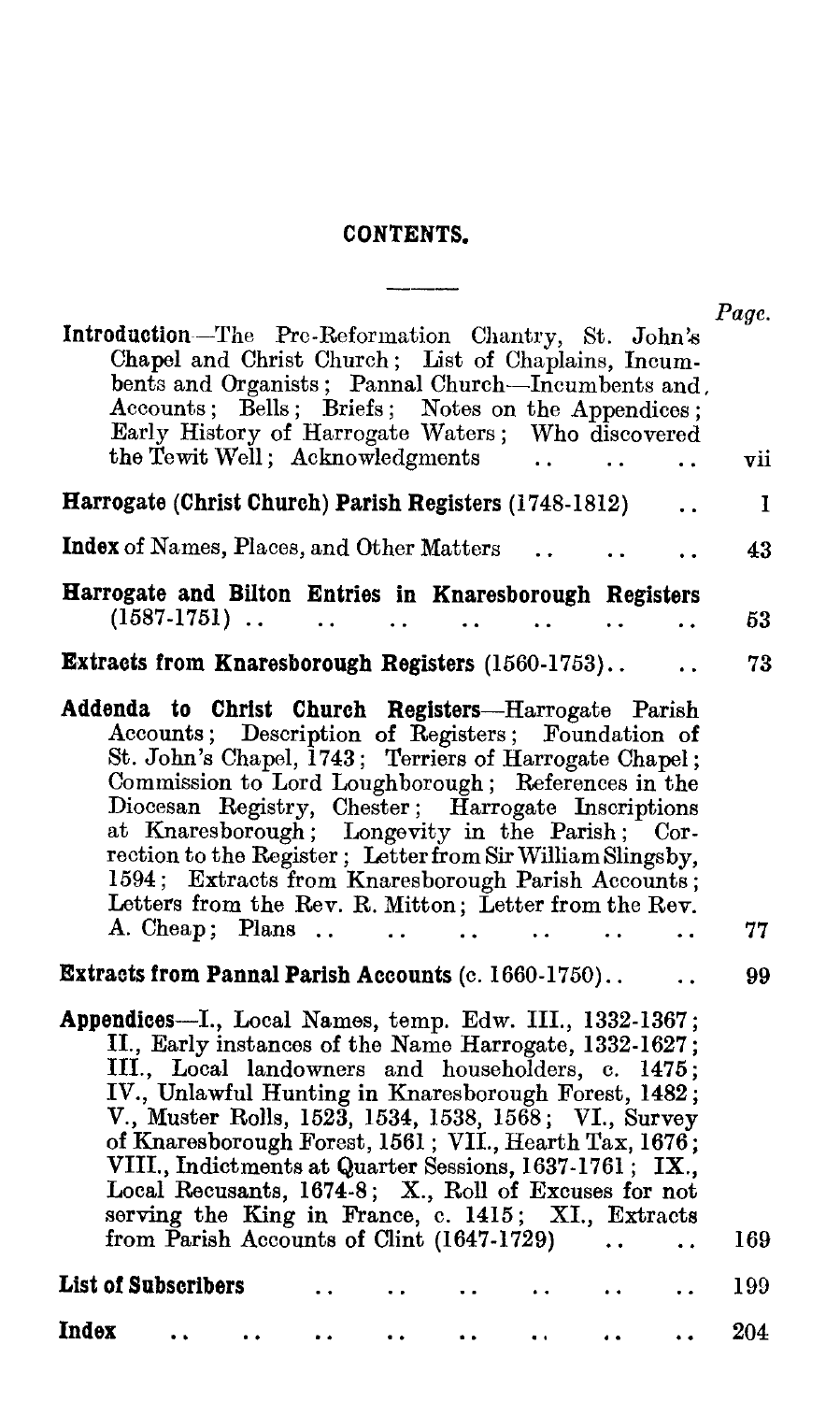# <span id="page-2-0"></span>Records of Harrogate.

### INTRODUCTION.

## The Pre-Reformation Chantry, St. John's Chapel, and Christ Church.

Although my original purpose was merely to issue the parish register of Christ Church, Harrogate, together with some account of the pre-Reformation Chantry on the Stray, yet the sight of my laborious transcripts of other local records lying still unprinted, has proved too great a temptation. And so, with the addition of the extracts from the Accounts of the Churchwardens, Overseers, Surveyors and Constables of Pannal, a mass of unconsidered trifles collectively of fascinating interest, together with various documents from the Public Record Office and lists of early inhabitants of the Forest, with various notes from the Court Rolls of Knaresborough, the volume has grown beyond recognition, to my own detriment, but to the advantage of my subscribers to whom I offer my thanks. While Harrogate does not occur in connection with Bilton in the Domesday survey, it does occur as a place-name at least as early as 1332, so that, from the point of view of antiquity its inhabitants can without shame speak with their enemies in the gate.

Although Christ Church, Harrogate, can claim no very high antiquity, it is indisputably the oldest church in the famous wateringplace, seeing that St. Mary's parish, the second in point of date, was only formed from that of Pannal in 1824, and a third, namely Bilton, in 1858. Strong evidence exists that Christ Church is built near the Strong evidence exists that Christ Church is built near the site of the pre-Reformation Chantry of St. John (a chapel-of-ease to Knareshorough), the origin of which is wranned in obscurity. In Knaresborough), the origin of which is wrapped in obscurity. fact " it is very difficult, generally impossible, to ascertain the date of the foundation of chapels. They seem to have been erected by the piety of the inhabitants and were unconsecrated, so that the mother church should lose none of its income."<sup>1</sup> A tradition also exists and is recorded in the Liber Regia, that some chapels in the dioceses of York and Chester, having been originally erected for domestic use, afterwards became parochial, but were never consecrated.<sup>2</sup> With such families as the Pulleins and Slingsbys, Burnands and Bellinghams residing in Harrogate in early days, some colour is lent to this suggestion. The Harrogate in early days, some colour is lent to this suggestion. Rev. R. Mitton (p. 93), disposes of the possibility of the chantry having occupied the actual site of Christ Church. While he was not present at the building of St. John's Chapel, he would doubtless know many<br>persons who were, and possibly the architect among them. Within persons who were, and possibly the architect among them. the past few days I have been informed\$ that at some time during the vicariate of the late Mr . Fawkes (1887-1903), a discovery was made in the region of Elmwood School and St. John's Well of the foundations

<sup>(1)</sup> Per William Brown, Esq ., D.Litt., F.S .A.

<sup>(2)</sup> Rev. J. R. Lunn, B.D., Eccl. Rur. Deanery of Boroughbridge, p. 32.

<sup>(3)</sup> Per A. C. Travis, Esq., M.A.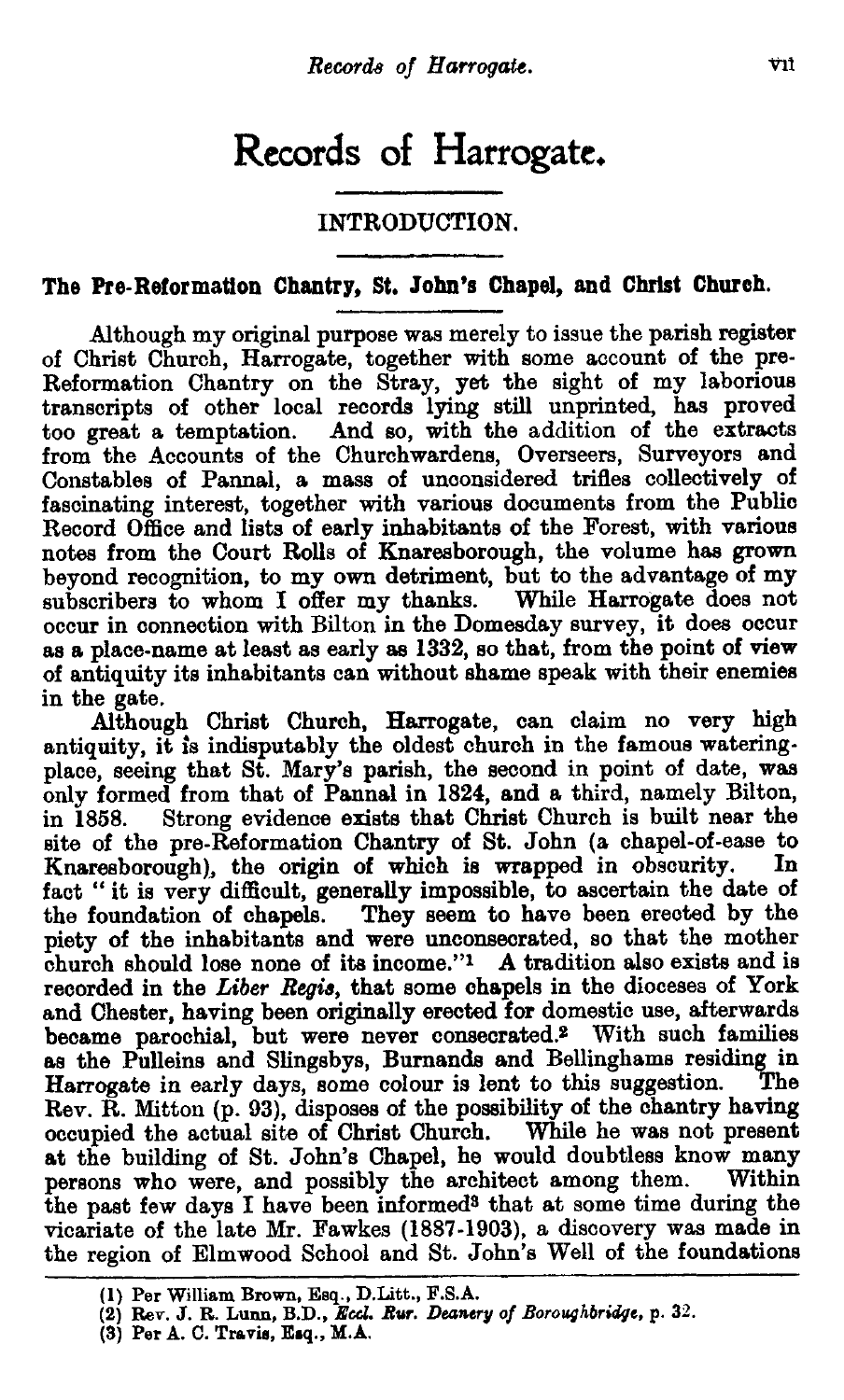of an old wall about five yards in length, which, from the style of the masonry and other circumstances, was thought to be a part of the pre-Reformation Chapel. Hence it would seem possible that the present building lies near an ancient ecclesiastical site. viii<br>of an old wall abou<br>masonry and other<br>Reformation Chape

The scattered notices of the pre-Reformation chapel are few but interesting. Robert Cooke, Chaplain, mentioned as "Vicinus noster" Robert Cooke, Chaplain, mentioned as "Vicinus noster" in the will4 of Thomas Bolton, of Harrogate, dated May 30, 1512, may have been an officiating priest here. The testator bequeaths " Roberto Kirkeby, capellano, unam juvencam pretii vs. ad celebrandum pro meo trentale<sup>5</sup> [illegible] et dicto Roberto unam le white sterk pretii ijs. viijd."

Elizabeth Kyrkby, of Harrogate, July 30, 14 Hen. VIII. (1522), leaves " xiijs. iiijd. yt is in John Hall handes to cause oon trentale of messys to be sayd for my husband & me, & the residew of the sayd xiijs. iiijd. to paye other dewties y<sup>t</sup> belonged to the Kyrk." Although no place is specified for the celebration of the trental, it would probably no place is specified for the celebration of the trental, it would probably be said in the Chantry at Harrogate. Under debts are added : " To the xijs. iiijd. to paye other dewties y<sup>t</sup> belonged to the Kyrk." Although<br>no place is specified for the celebration of the trental, it would probably<br>be said in the Chantry at Harrogate. Under debts are added : "To the<br>Cler for a messe for  $y^2$  Santtes, ijd.; for reparacions  $xxd$ .

Also in 1522 (Feb. 13), Richard Derluff, of Knaresborough, " husbandman " names "Sir Robert (my brodder) & Sir William Derluff, chaplain (my sone) " as executors, leaving " iiij acre of land with the buyldynge lieng in the hamelett of Harlogate. These two chaplains, thus connected with Harrogate, may possibly have officiated in the Chantry on the Stray. The testator adds " yt Sir William my son have a masser.<sup>6"</sup>

John Benson (1524-5), in his last testament says : " I wyll yt a trentall of messys be said for my soule & my father & my mother att Harlogate Chappell."

- Richard Stevynson, of Knaresburgh, Oct: 11: 1532, bequeaths Unto Sir William Deyrluffe xs. for a trentall of messes to say for my sawlle, for my fader  $\&$  my mother  $\&$  all my good benefacturs; to Sir Johne Syssetson iiiid, to Sir William Devrluff iiiid...... Theys Hand Stevynson, of Knaresburgh, Oct: 11: 1532, bequeaths<br>
"Unto Sir William Deyrluffe xs. for a trentall of messes to say for my<br>
sawlle, for my fader & my mother & all my good benefacturs; to Sir<br>
Johne Syssetson iiijd, t wytnessith, Sir Johne Sissetson, Sir William Deyrlufe, John Kighley ."

In 1539 (Mar. 10, xxxj Henry VIII.) John, Ann & Margaret Kirkbye are admitted as executors of the will of Robert Kirkbye, priest, of Harogate, whose will we quote in full  $(Knareso. Wius, I.):$  . April 3, 1537. I, Robert Kirkbye, preyste, etc ., to be buried within Knaresburghe Churche yearde . I gyff to the sayd Churche a boke called a Processioner; to the Priores & convent of Escholte iijs. iijd. I wull yt my ladie priores of Nun Arthington, her convent, have iijs. iiijd. to prey for my soull. I gyff to Jane Dacre my suster, a blyke whye; prey for my soull. I gyff to Jane Dacre my suster, a blyke whye ; to Thomas Kirkebye, my olde gowne ; to Jane Lambe, one yews & one lamb; to Margarett Lambe, one yewe  $\alpha$  one lambe; to John Kirkbye the thirde parte of all my goodes, besydes his porcions to bring hym uppe withall. To my funerall expenses to bryng me furthe withall, xxs. The reste off my goodes, not wytt, I give to John, Ann, Elizabeth & Margaret Kyrkbye, whom I make executors. I wull that my suster, Johan Kyrkebye have the order of the childer & their goodes as longe

- 
- (5) A series of thirty masses. (6) Mazer or maple cup. J.T.F .

<sup>(4)</sup> Francis Collins, M.D.: Knaresb. Wills (Surtees Soc. vol. 104), wherefrom the succeeding extracts from wills are quoted.